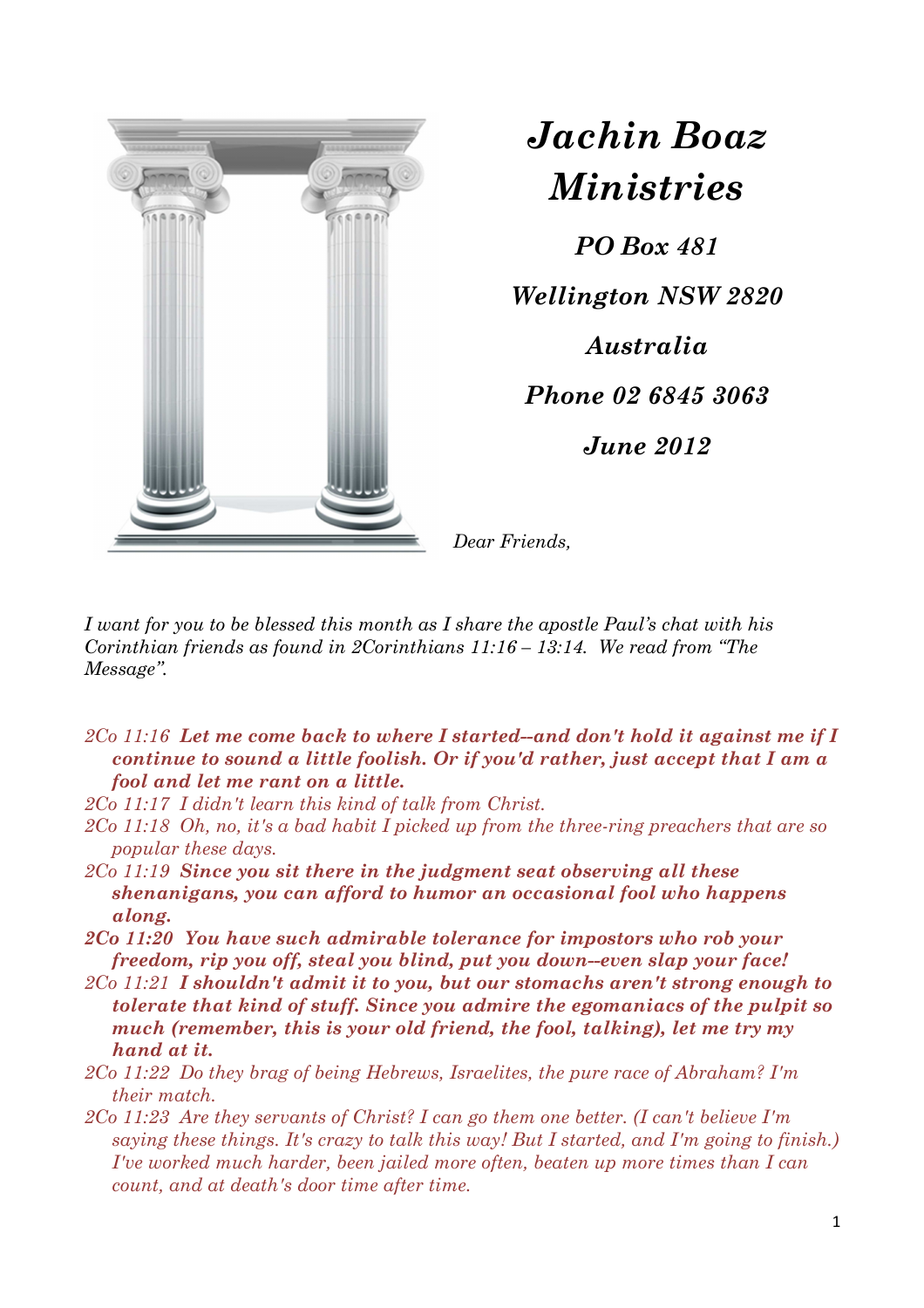*2Co 11:24 I've been flogged five times with the Jews' thirty-nine lashes,* 

- *2Co 11:25 beaten by Roman rods three times, pummeled with rocks once. I've been shipwrecked three times, and immersed in the open sea for a night and a day.*
- *2Co 11:26 In hard traveling year in and year out, I've had to ford rivers, fend off robbers, struggle with friends, struggle with foes. I've been at risk in the city, at risk in the country, endangered by desert sun and sea storm, and betrayed by those I thought were my brothers.*
- *2Co 11:27 I've known drudgery and hard labor, many a long and lonely night without sleep, many a missed meal, blasted by the cold, naked to the weather.*
- *2Co 11:28 And that's not the half of it, when you throw in the daily pressures and anxieties of all the churches.*
- *2Co 11:29 When someone gets to the end of his rope, I feel the desperation in my bones. When someone is duped into sin, an angry fire burns in my gut.*
- *2Co 11:30 If I have to "brag" about myself, I'll brag about the humiliations that make me like Jesus.*
- *2Co 11:31 The eternal and blessed God and Father of our Master Jesus knows I'm not lying.*
- *2Co 11:32 Remember the time I was in Damascus and the governor of King Aretas posted guards at the city gates to arrest me?*
- *2Co 11:33 I crawled through a window in the wall, was let down in a basket, and had to run for my life.*
- *2Co 12:1 You've forced me to talk this way, and I do it against my better judgment. But now that we're at it, I may as well bring up the matter of visions and revelations that God gave me.*
- *2Co 12:2 For instance, I know a man who, fourteen years ago, was seized by Christ and swept in ecstasy to the heights of heaven. I really don't know if this took place in the body or out of it; only God knows.*
- *2Co 12:3 I also know that this man was hijacked into paradise--again, whether in or out of the body, I don't know; God knows. There he heard the unspeakable spoken, but was forbidden to tell what he heard.*
- *2Co 12:4 (SEE 12:3)*
- *2Co 12:5 This is the man I want to talk about. But about myself, I'm not saying another word apart from the humiliations.*
- *2Co 12:6 If I had a mind to brag a little, I could probably do it without looking ridiculous, and I'd still be speaking plain truth all the way. But I'll spare you. I don't want anyone imagining me as anything other than the fool you'd encounter if you saw me on the street or heard me talk.*
- *2Co 12:7 Because of the extravagance of those revelations, and so I wouldn't get a big head, I was given the gift of a handicap to keep me in constant touch with my limitations. Satan's angel did his best to get me down; what he in fact did was push me to my knees. No danger then of walking around high and mighty!*
- *2Co 12:8 At first I didn't think of it as a gift, and begged God to remove it. Three times I did that,*
- *2Co 12:9 and then he told me, My grace is enough; it's all you need. My strength comes into its own in your weakness. Once I heard that, I was glad to let it*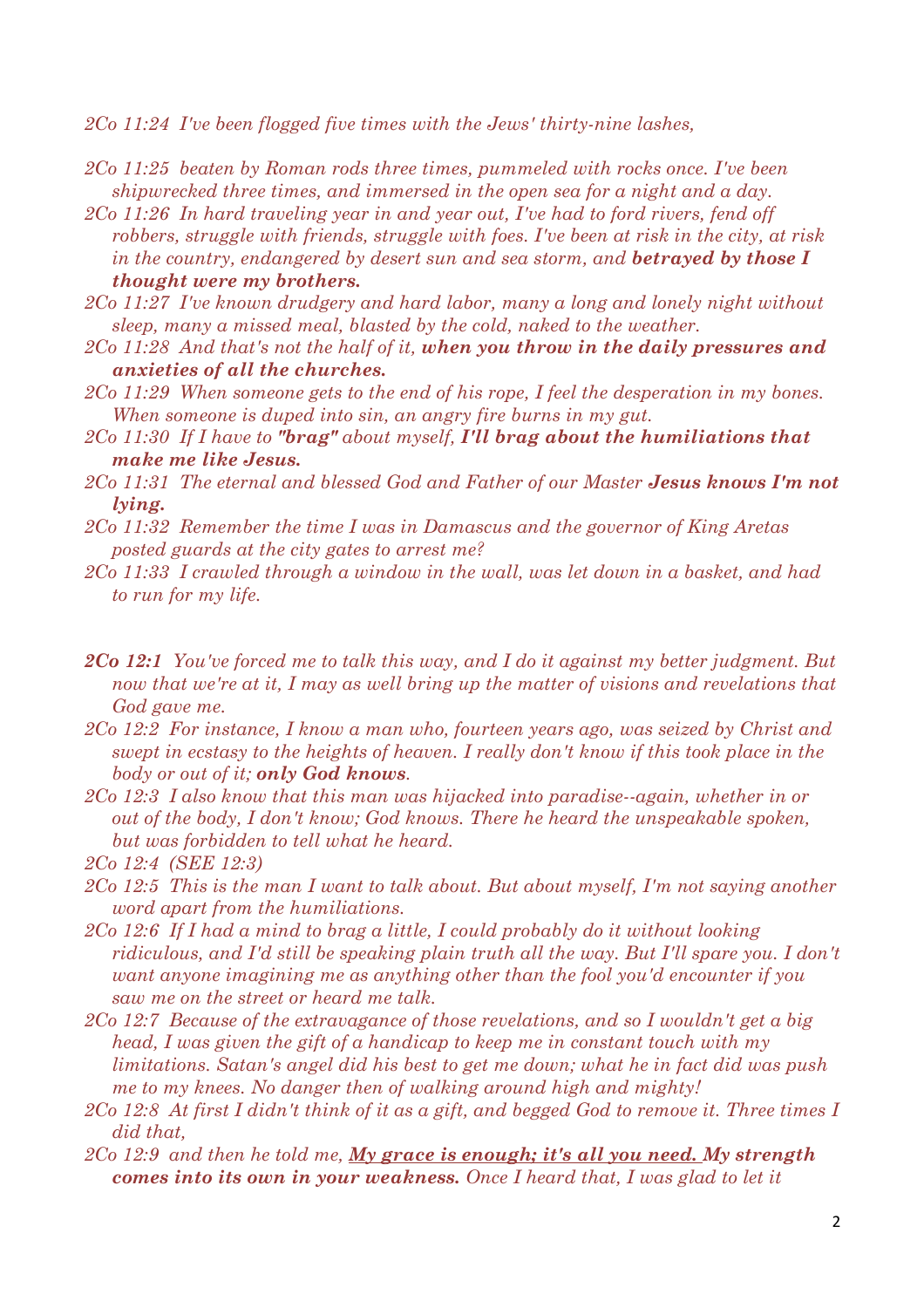*happen. I quit focusing on the handicap and began appreciating the gift. It was a case of Christ's strength moving in on my weakness.* 

- *2Co 12:10 Now I take limitations in stride, and with good cheer, these limitations that cut me down to size--abuse, accidents, opposition, bad breaks. I just let Christ take over! And so the weaker I get, the stronger I become.*
- *2Co 12:11 Well, now I've done it! I've made a complete fool of myself by going on like this. But it's not all my fault; you put me up to it. You should have been doing this for me, sticking up for me and commending me instead of making me do it for myself. You know from personal experience that even if I'm a nobody, a nothing, I wasn't second-rate compared to those big-shot apostles you're so taken with.*
- *2Co 12:12 All the signs that mark a true apostle were in evidence while I was with you through both good times and bad: signs of portent, signs of wonder, signs of power.*
- *2Co 12:13 Did you get less of me or of God than any of the other churches? The only thing you got less of was less responsibility for my upkeep. Well, I'm sorry. Forgive me for depriving you.*
- *2Co 12:14 Everything is in readiness now for this, my third visit to you. But don't worry about it; you won't have to put yourselves out. I'll be no more of a bother to you this time than on the other visits. I have no interest in what you have--only in you. Children shouldn't have to look out for their parents; parents look out for the children.*
- *2Co 12:15 I'd be most happy to empty my pockets, even mortgage my life, for your good. So how does it happen that the more I love you, the less I'm loved?*
- *2Co 12:16 And why is it that I keep coming across these whiffs of gossip about how my self-support was a front behind which I worked an elaborate scam? Where's the evidence?*
- *2Co 12:17 Did I cheat or trick you through anyone I sent?*
- *2Co 12:18 I asked Titus to visit, and sent some brothers along. Did they swindle you out of anything? And haven't we always been just as aboveboard, just as honest?*
- *2Co 12:19 I hope you don't think that all along we've been making our defense before you, the jury. You're not the jury; God is the jury--God revealed in Christ--and we make our case before him. And we've gone to all the trouble of supporting ourselves so that we won't be in the way or get in the way of your growing up.*
- *2Co 12:20 I do admit that I have fears that when I come you'll disappoint me and I'll disappoint you, and in frustration with each other everything will fall to pieces- quarrels, jealousy, flaring tempers, taking sides, angry words, vicious rumors, swelled heads, and general bedlam.*
- *2Co 12:21 I don't look forward to a second humiliation by God among you, compounded by hot tears over that crowd that keeps sinning over and over in the same old ways, who refuse to turn away from the pigsty of evil, sexual disorder, and indecency in which they wallow.*

*2Co 13:1 Well, this is my third visit coming up. Remember the Scripture that says, "A matter becomes clear after two or three witnesses give evidence"?* 

*2Co 13:2 On my second visit I warned that bunch that keeps sinning over and over in the same old ways that when I came back I wouldn't go easy on them. Now,*